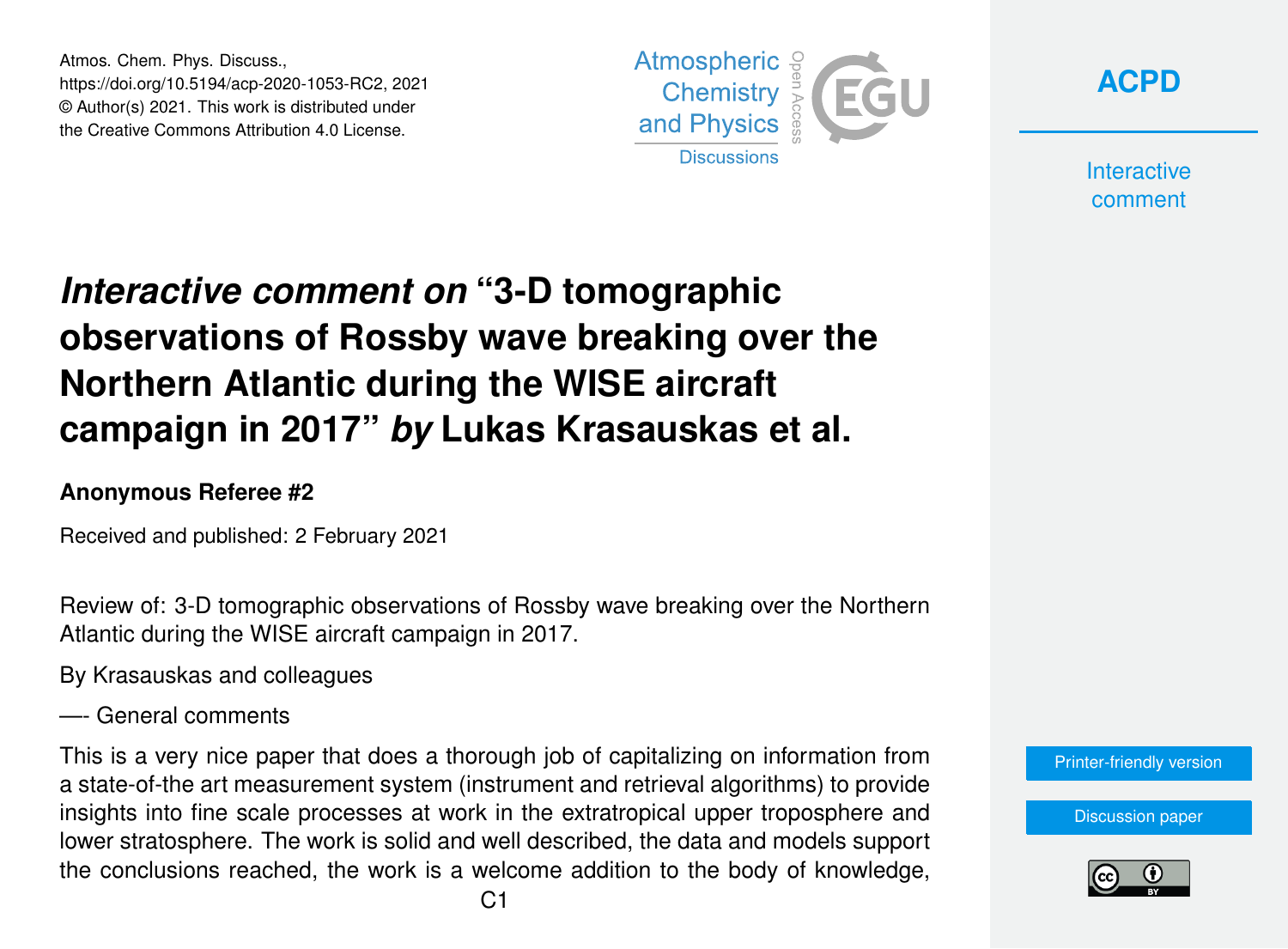and the standard of the writing and figures are both excellent.

I really have no "large scale" suggestions for improvements to make about the paper, and I'm very happy to recommend that it be ultimately accepted, pending some very minor clarifications and suggestions detailed below. I look forward to seeing this paper in press.

—- Minor comments

As I say, all these are minor suggestions for improved wording, clarity, clarification, etc.

Line 17: "witch" -> "which"

Line 22: "The composition of +the+ UTLS", also, add "and" at the end of this line.

Line 24/25: Move "(RW)" from line 25 to right after "Rossby wave" on lien 24.

Line 27: "from +the+ troposphere"

Line 85: I'm not sure "tomography images" is really the right word. Firstly, I'd suggest "tomographic" rather than "tomography". But regarding "images", those unfamiliar with retrievals might confuse them with the Level-1 radiance "images" (which really are "images", in the traditional 2-D sense of the word). "Fields" is an alternative, but I'm it's not quite right either, I recognize. Others might be "depictions", "representations", but I'm not sold on them either. Anyway, something to ponder.

Line 90: At face value, the discussion here seems to be talking about "high vertical resolution" for the radiances, but I think you mean it to apply also to the retrieved state, correct? It might be good to add a few words to clarify that "...not only for the measured radiances, but also, ultimately for the retrieved atmospheric states corresponding to those measured radiances".

Line 112: Is the temperature also "advected"? If so, how, as some kind of tracer? Is that valid meteorologically speaking?

**[ACPD](https://acp.copernicus.org/preprints/)**

**Interactive** comment

[Printer-friendly version](https://acp.copernicus.org/preprints/acp-2020-1053/acp-2020-1053-RC2-print.pdf)

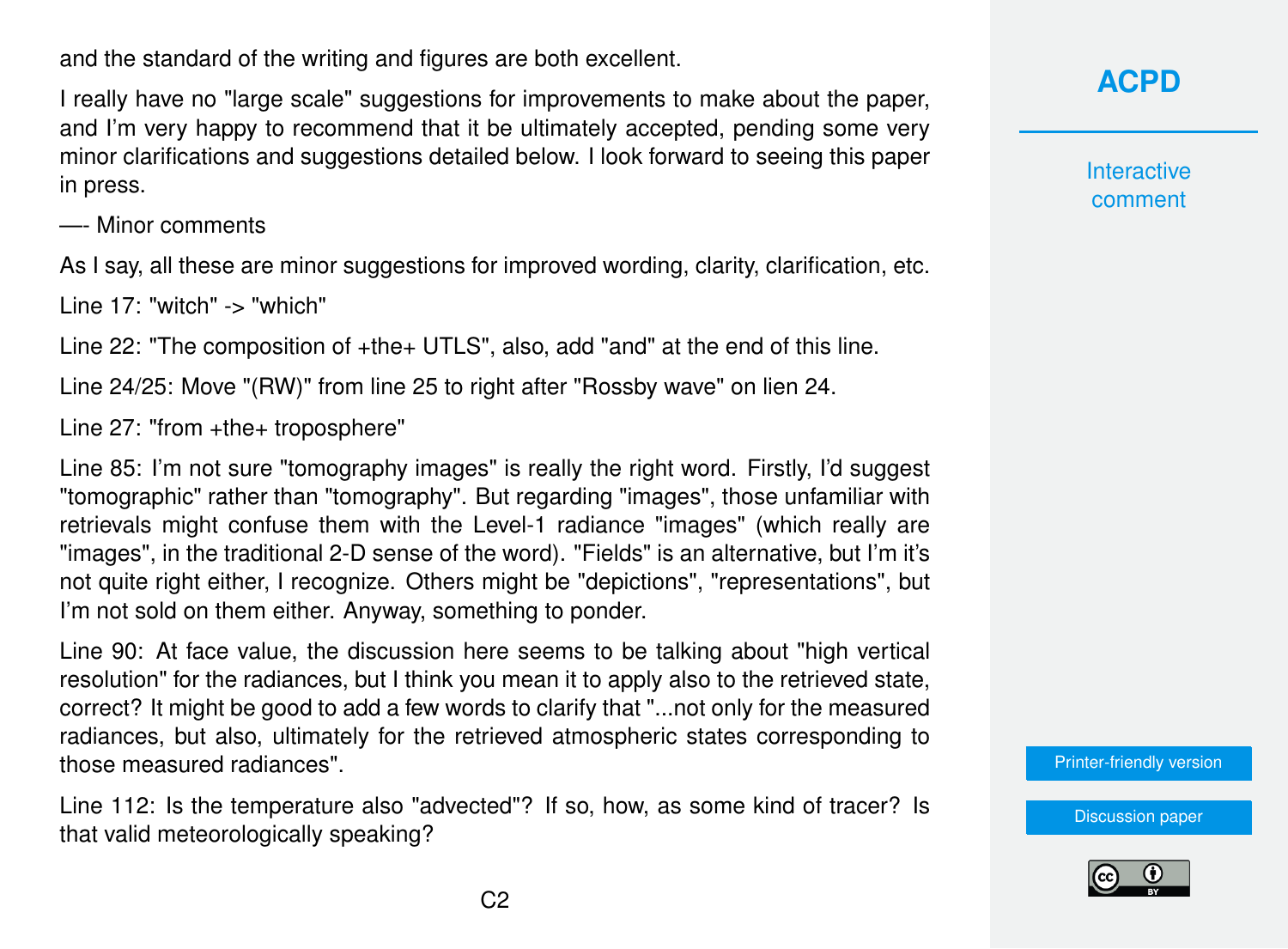Figure 1: I found the yellow hard to spot, it's more of a lime green on my printer.

Line 162: "In the case of cloud presence..." -> "In cases where clouds are present, atmospheric properties can only be retrieved in the regions above the cloud tops".

Line 164 (and 162 before the above edit): "data" is plural (it's the plural of "datum"). So "is" -> "are". There may be other places where this needs to be fixed, I didn't check exhaustively.

Line 167: Put an "e.g." before the Schiller citation.

Line 168: If you're including a citation for ozone (line above) why not one for HNO3 also, for symmetry.

Figure 2: It's a bit odd that panel (a) has a discrete color scale while (b)-(d) are continuous. I tend to favor the discrete ones myself, as that makes filaments more clear, but either way, it might be better to be consistent.

Line 171/172: "Retrievals of H2O, O3, and HNO3 confirm this generally expected behavior, but also..."?

Figure 4: The captions should note what the dashed black lines signify. (e.g., "the 0.1 and 10 ppmv values for O3 and H2O, respectively, as discussed in the text" or something like that).

Lines 199/200: "The air found near...3 days at least". Are we supposed to be able to see that from examination of Figure 3? If so, it wasn't clear to me, so perhaps more hand-holding is required.

Line 201: Could/should the word "subsequently" be inserted right before "transported" (final word in this line). If that's not correct, then that means I haven't understood the discussion properly, and perhaps some clearer discussion is needed.

Figure 6: I'm afraid I found this figure hard to interpret/visualize. Perhaps, rather than multiple filled contours oriented vertically, might it be better to have just a few colored **[ACPD](https://acp.copernicus.org/preprints/)**

**Interactive** comment

[Printer-friendly version](https://acp.copernicus.org/preprints/acp-2020-1053/acp-2020-1053-RC2-print.pdf)